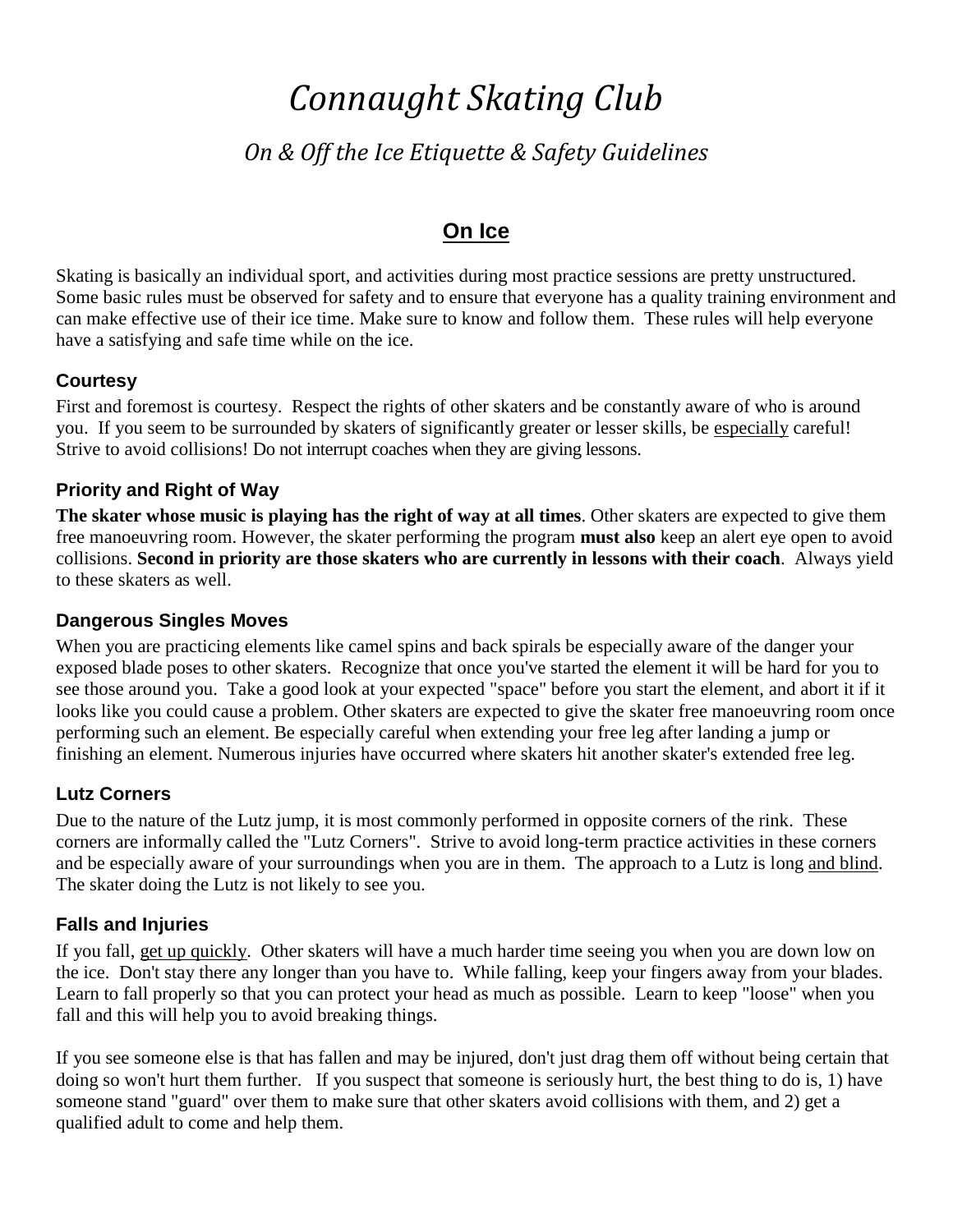### **Predictability**

As you skate more, you'll get to the point where you'll recognize that a practice session has a certain "rhythm" to it. People tend to do pretty "expectable" or "predictable" things, and you can usually pretty much guess where somebody else is going, based on what they're doing when you see them (the normal approaches to each jump or spin are pretty recognizable). Try not to skate or behave in a way that would surprise other skaters. If you're standing near the boards, don't enter the flow of skaters without checking to make sure you're not going to get into someone else's way.

### **General Expectations**

- Be aware of other skaters' positions at all times, especially before entering the ice or starting from a stopped position.
- Look in the direction of travel when skating backwards.
- Refrain from standing around and visiting on the ice. This wastes expensive ice and presents an additional hazard for other skaters to avoid.
- Skaters should not push, pull, grab or purposely bump into other skaters. Skaters cannot make or throw snowballs. Kicking or digging holes in the ice, except as a normal consequence of toe jumps, is forbidden.
- No food or drink on the ice.
- No large hair barrettes, hair baubles, or jewellery.
- Ice patching may be required at the end of a session. If the ice man places the ice bucket at the doors, *everyone* is expected to patch holes.

In addition to the Skaters' and Parents' Codes of Conduct posted on the club website and agreed to at the time of registration, with which all club members and parents should be familiar, below are some important reminders about behaviour as we start off the new skating year.

...

# **Off-Ice Reminders for both Parents and Skaters**

- Competitive skating attracts competitive people both parents and skaters. Sometimes this can lead to some unpleasant social situations.
- First of all, please try to keep skating in perspective. In its simplest form, it is a kids' sport, an extracurricular activity that we do by choice. Yes, it can become very competitive, but it still needs to be kept in perspective.
- Treat others the way you want to be treated yourself.
- Respect club property, members and volunteers.
- When others succeed, be happy. If they can do it, so can you. The success of others does not, in any way, lessen the chances of you succeeding. If anything, it should motivate you to keep pushing forward. Everyone develops at different rates.
- Try to speak positively and support others in their achievements. Parents please do not speak negatively at the rink or at home in front of the kids - they repeat it in the change rooms. If you hear your child doing so, please remind them to be positive and supportive.